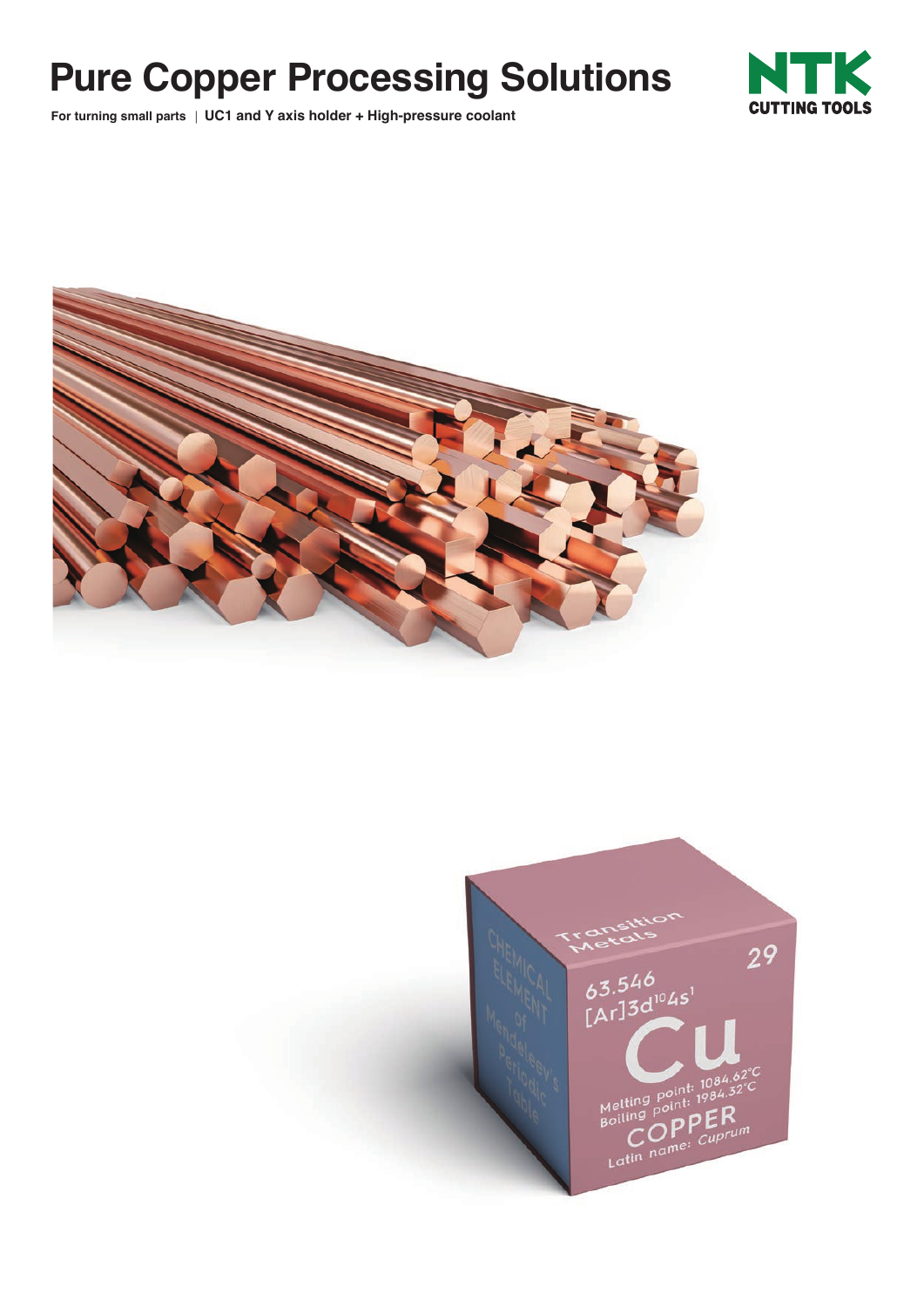## **The Master of Pure Copper Processing The search for an answer led me to NTK**

**Pure copper parts for automotive and semiconductor equipment are difficult to machine automatically for long production runs due to low tool life caused by wear and chip control issues. In response to this challenge, NTK is able to extend tool life with a diamond-coated carbide grade UC1. Improve chip control by implementing a Y-axis holder + high pressure coolant.**

# **Pure Copper Processing Solutions**

**For turning small parts** | **UC1 and Y axis holder + High-pressure coolant**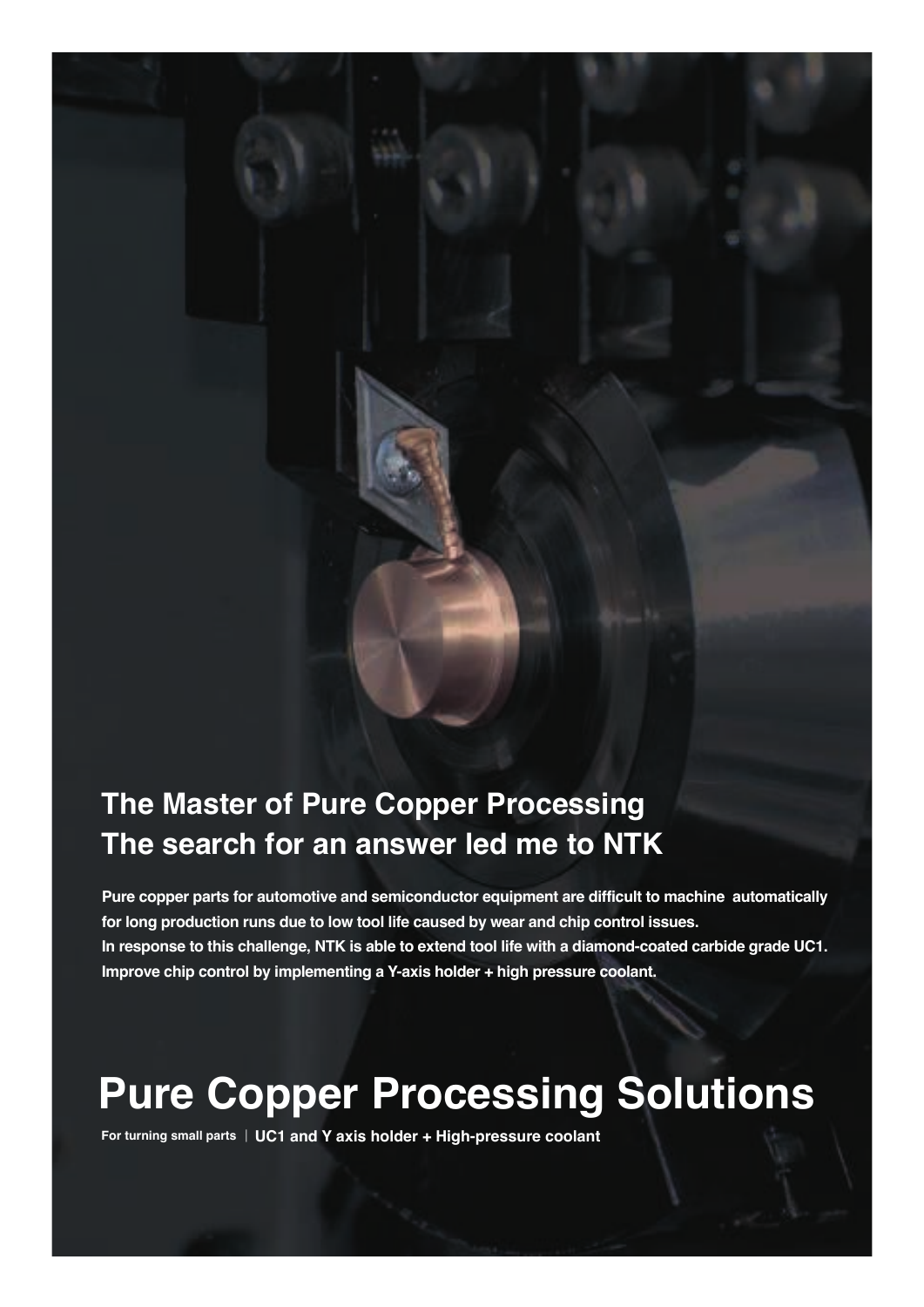## **NTK's Work Changing Concept**

### **Diamond-coated carbide : Longer tool life with UC1**

**Improved chip control with Y-axis tool holder + high-pressure coolant**

### | **Performance**

- **● High purity, high hardness diamond coating, and excellent adhesion performance enable long-term stable machining.**
- **● Improved chip control by applying Y-axis direction machining with high-pressure coolant.**

### 〔 **Machining Property of C1100 Tough Pitch Copper** 〕

Diamond-coated carbide: UC1 with excellent wear resistance & welding resistance is recommended because tooling tends to wear and the machined surface deteriorates due to welding, resulting in short tool life.

A good machined surface can be obtained by applying the appropriate cutting condition (low cutting depth/low feed) which reduces the chip thickness.

### | **Case Study**



### **Electrode part : C1100 φ12**

| <b>NTK</b>                 | Competitor                                         |  |  |  |  |
|----------------------------|----------------------------------------------------|--|--|--|--|
| UC1<br>DCMT11T301<br>FNAM3 | PVD super coat<br>DCGT11T301<br>molded chipbreaker |  |  |  |  |
| 80                         |                                                    |  |  |  |  |
| 0.05                       |                                                    |  |  |  |  |
| 1.0                        |                                                    |  |  |  |  |
| WET                        |                                                    |  |  |  |  |
| 2000 pcs.                  | 100 pcs.                                           |  |  |  |  |
|                            |                                                    |  |  |  |  |

### | **Machined Surface Comparison**

Part material : C1100 *v<sub>c</sub>* = 80m/min *a<sub>c</sub>* = 1.0mm WET Tool : DCMT11T302FNAM3 UC1



If the cutting conditions cause the chips to become thick (high cutting depth or high feed) then the machined surface will deteriorate due to chip clogging.

### | **Cutting conditions**

| Grade                  | <b>Material</b>          | Operation | Machining      | Speed (m/min) | Feed (mm/rev) | DOC (mm)    | <b>WET</b> |
|------------------------|--------------------------|-----------|----------------|---------------|---------------|-------------|------------|
| 10 <sup>4</sup><br>∪∪⊺ | Tough pitch copper C1100 | Turning   | Rough - Finish | $50 - 150$    | $0.02 - 0.05$ | $0.2 - 2.0$ |            |

Using the cutting conditions shown, chips can be segmented and controlled with AM3 chipbreaker.

When machining at large depths of cut and high feed rate, select CL or ZP chipbreakers to suppress chip clogging.

### 〔 **Machining Properties of C1020 Oxygen-free Copper** 〕

Stable chip generation may be difficult with a chip breaker alone, it is recommended to add a Y-axis holder + high pressure coolant



### Even if good chip control is obtained at initial stage of machining, sudden chip entangelement can occur leading to tool wear.

### **Example of Chip Issues Y-axis holder + high-pressure coolant Chip breaker machining range**



Chip tangling can be suppressed by Y-axis machining with high-pressure coolant.



### | **Cutting Conditions**

| Grade      | <b>Material</b>          | Operation | <b>Machining</b> | Speed (m/min) | Feed (mm/rev) | DOC (mm)    | <b>WET</b> |
|------------|--------------------------|-----------|------------------|---------------|---------------|-------------|------------|
| UC1<br>TM4 | Oxygen-free copper C1020 | Turning   | Rough<br>Finish  | $50 - 150$    | $0.02 - 0.20$ | $0.5 - 3.0$ |            |

Refer to content above to select cutting conditions and chip breaker to obtain good chip control. If you want longer tool life than PVD Carbide: TM4, use Diamond-Coated Carbide: UC1.

### | **Applications**

Pure copper (C1020/C1100) machined using Sliding head automatic lathes or CNC-lathes.